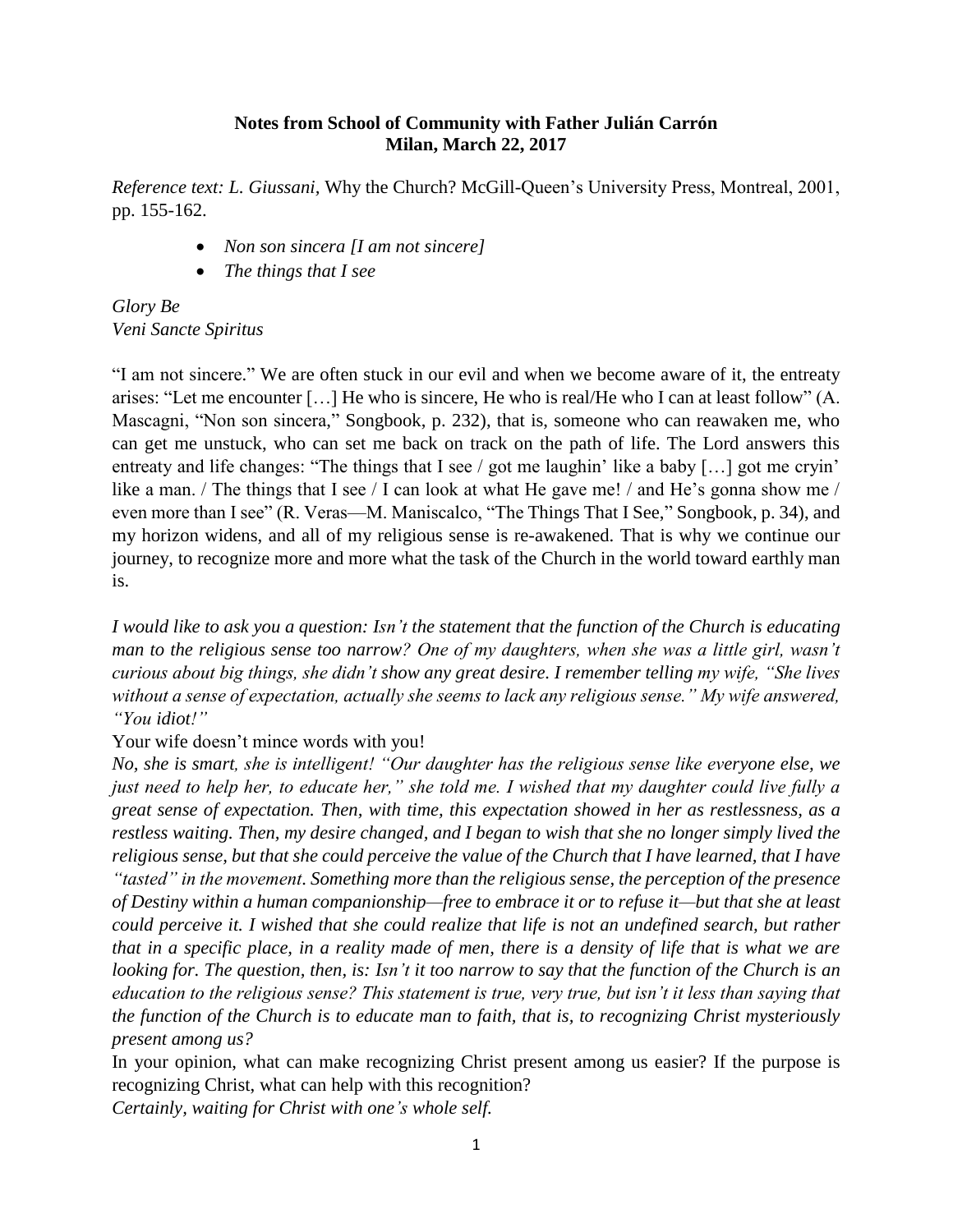In fact, you can recognize Him precisely because you are waiting for Him with your whole self. *Yes, but waiting in the sense of education: being educated to wait, being educated to the answer.* This is the problem. I think this is a very pertinent question. It is very pertinent to the times in which we are living. What Fr. Giussani said when he spoke in Chieti many years ago, in 1986, comes to mind, something that helps us understand his insistence on being educated in the religious sense: "We Christians in the contemporary climate haven't been separated directly from Christian formulas or from Christian rites […], or from the laws of the Ten Commandments […]. We have been separated from our human foundation, from the religious sense." (L. Giussani – Chieti 1986, in A. Savorana, *Vita di Don Giussani*, BUR, Milan, 2014, p. X). When he began to teach at the Berchet High School, Fr. Giussani realized that all his student knew the Christian formulas. In fact, in Milan in 1954 it was unheard of that a boy hadn't attended the parish religious education program, hadn't learned the Christian formulas, and hadn't received the sacraments. However, at a certain point, all of this started to be no longer enough to make faith interesting for them. At the beginning of the Sixties, Fr. Giussani—as we read in Marta Busani's book—was asked by Cardinal Montini to explain the reason for his insistence on experience. Fr. Giussani answered that the life he had shared with young people had shown clearly that "typically 'Christian' words" didn't correspond in the kids' awareness "to any concrete experience in their lives." Here is the problem! The students felt that "the Christian doctrine was abstract and without meaning for their existence." (M. Busani, *Gioventu` Studentesca. Storia di un movimento cattolico dalla risostruzione alla contestazione [Student Youth: The History of a Catholic Movement from the Time of Reconstruction to the Student Protests]* Studium, Rome, 2016, p. 233). Their freedom had not been set in motion so that they could recognize and adhere to the doctrine. Fr. Giussani believed that experience was necessary to be able to understand and live the ideas that express the Christian reality. Only a personal experience would have made possible a new and more profound discovery of the teachings of the Church. Fr. Giussani identified well—as you can see—what we are often concerned about for our children, friends, coworkers, and the people we encounter along our journey. In fact, in *Vivendo nella carne* [Living in the Flesh], he states that, "The reason why people no longer believe, or believe without believing (reduce believing to a formal, ritualistic participation, to gestures, or to moralism) is because they don't live their own humanity, they are not engaged with their own humanity, with their own sensitivity, with their own conscience, and therefore with their own humanity" (*Vivendo nella carne [Living in the flesh],* BUR, Milan, 1998, p. 66). Thus, this is not a secondary aspect—it is crucial to setting a person's entire humanity into motion, so that one can really participate in the event of faith, an event that allows a person to recognize Christ. That is why Jesus constantly says that He has come for those who are sick, for those who have a wound, and not for those who are healthy. It is the cure for this wound that shows that faith is pertinent to the needs of life. In this chapter of *Why the Church?,* the topic is not the salvation of the world, that is, Christ. The topic is how Christ is useful to the human journey in our relationship with things, because one's whole humanity, what makes us human, begins to reawaken. What is this called? *Christian witness*. As happened to you, to us, and as it can happen to your daughter. One certainly doesn't need to reduce the proposal to the religious sense. Jesus didn't exclude His total presence, with all His human-divine features—we could say. He presented Himself with His whole self, and that was the witness that fascinated those who encountered Him: "We have never seen anything like this!" (Mk 2:12). The religious sense wasn't enough to engage the whole humanity of those He encountered, to re-awaken man so that he could adhere. The total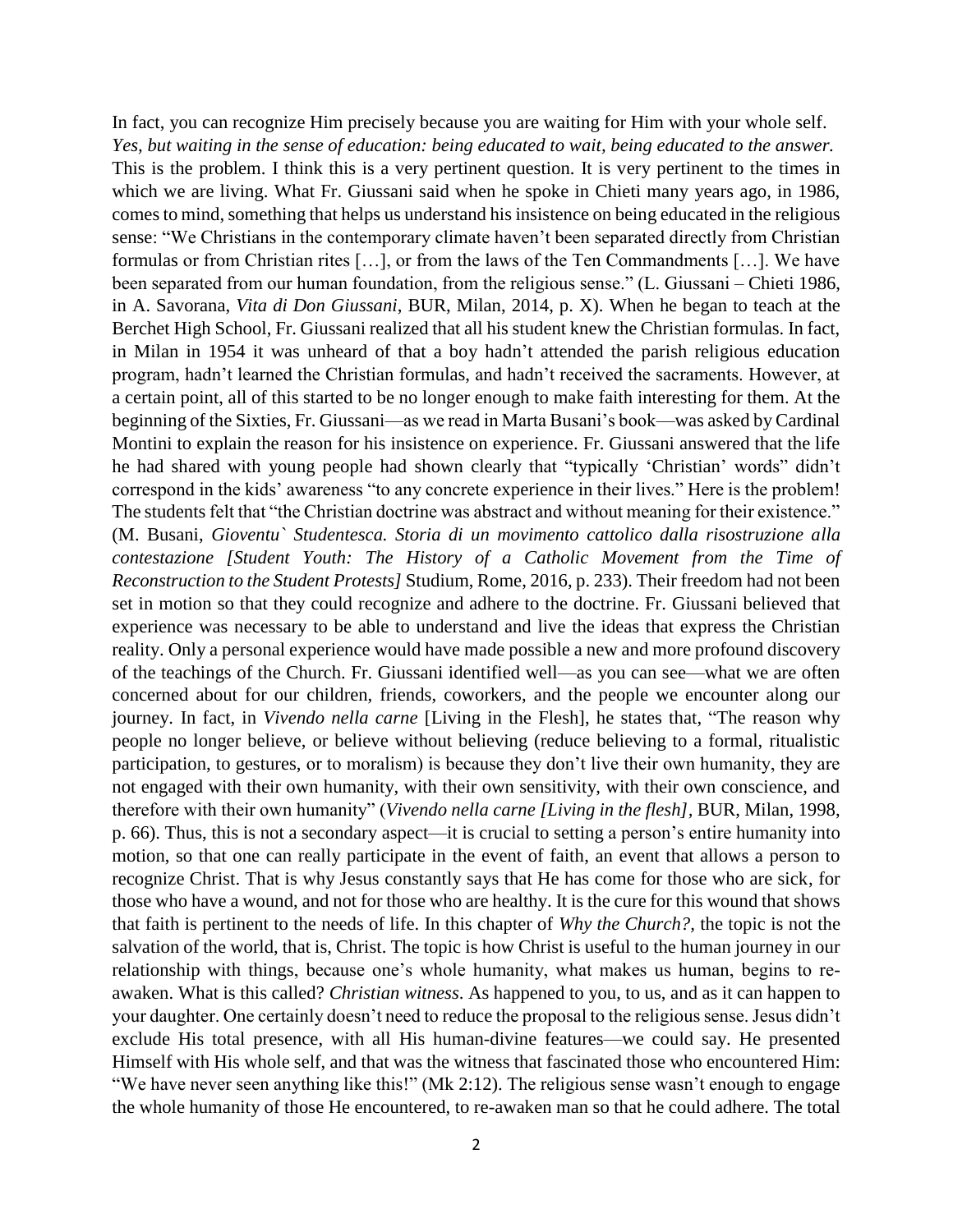presence of faith was necessary. What is the connection between faith and religious sense? The reawakening of the religious sense is the true verification of the totality of faith. Afterwards, to adhere or not adhere is a free decision. Yet, the task of the Church is this, so that also your daughter may discover it.

*On the 39th anniversary of the kidnapping of Aldo Moro (which occurred on March 16, 1978), I discovered by chance that when he was a young university professor in the Forties he wrote, "Despite everything, the historical evolution that we will determine will not likely satisfy our ideal needs: the wonderful promise that seems contained in the intrinsic strength and beauty of those ideals will never be fulfilled. That means that men will have to stay in front of the law and the state in a position of more or less acute pessimism. Their pain will never be completely comforted. Yet, this dissatisfaction, this sorrow, is the very dissatisfaction of man in front of his life, too often poorer and more petty than what its ideal beauty would make one rightly hope for. The pain of the man who constantly finds everything to be smaller than what he would like it to be, whose life is so different from the ideal he dreams about. It is a sorrow that is never appeased, only a little, when it is confessed to souls who can understand it, or it is celebrated through the arts, or when the strength of faith or the beauty of nature dissolve that anxiety and give back peace. Perhaps man's destiny is not to realize justice fully, but rather to hunger and thirst for justice forever. And yet, it is always a great destiny" (A. Moro,* Lo Stato. Corso di lezioni di filosofia del diritto [The State: Course of Lectures in Philosophy of Law]*, CEDAM, Padua, 1943, pp. 7-8). This is a very current witness of the challenge that we face: living up to a desire that no circumstance can reduce. This is particularly true for those who, like us, have had the experience of an encounter in which we can verify that the expectation of our heart has been embraced, not resolved, but relaunched into reality, where Someone sacrificed Himself to allow Himself be found by those who never stop seeking Him: we are the Samaritan woman, the prodigal son, of today. For about a year I have been coming to your School of Community with an ex-coworker. He still claims to be an atheist, but his heart has not stopped asking. Things happened simply. About a year ago, he called me after many years during which we had not kept in touch, and told me that he had started to go to Mass. I was surprised. When he worked with me, because he came from a tradition of Marxism and social commitment, he always had many questions, he always asked me questions about many topics, about the Church, about what happened at work. He had an honest position, that is, it was clear that he was looking for some unity or for common ground. When he told me that he had started to go to Mass, I asked him why, and he answered, "To understand." The first thing I thought of proposing to him was to attend the video connection to your School of Community. So, for a year, once a month we have been having a pizza together, talking about life, and then we have been attending School of Community. In watching him, no longer a young man, listen to you so seriously and with such determination, I rediscover that I am made of an expectation that is never appeased; this hunger and thirst are the weapons to rediscover Him present in what happens, in those we encounter. Before School of Community, while we are having dinner together, our conversation is always a bit awkward, the problems always bigger than our ability to solve them. Instead, after School of Community, as we are going home, our problems are still the same, they are still there, but a sense of peace takes over and my friend often tells me, "Those kids who speak and are so serious with what they are living and with those they meet—it makes me see the things that I live in a different way and with greater hope." He continues to go to Mass*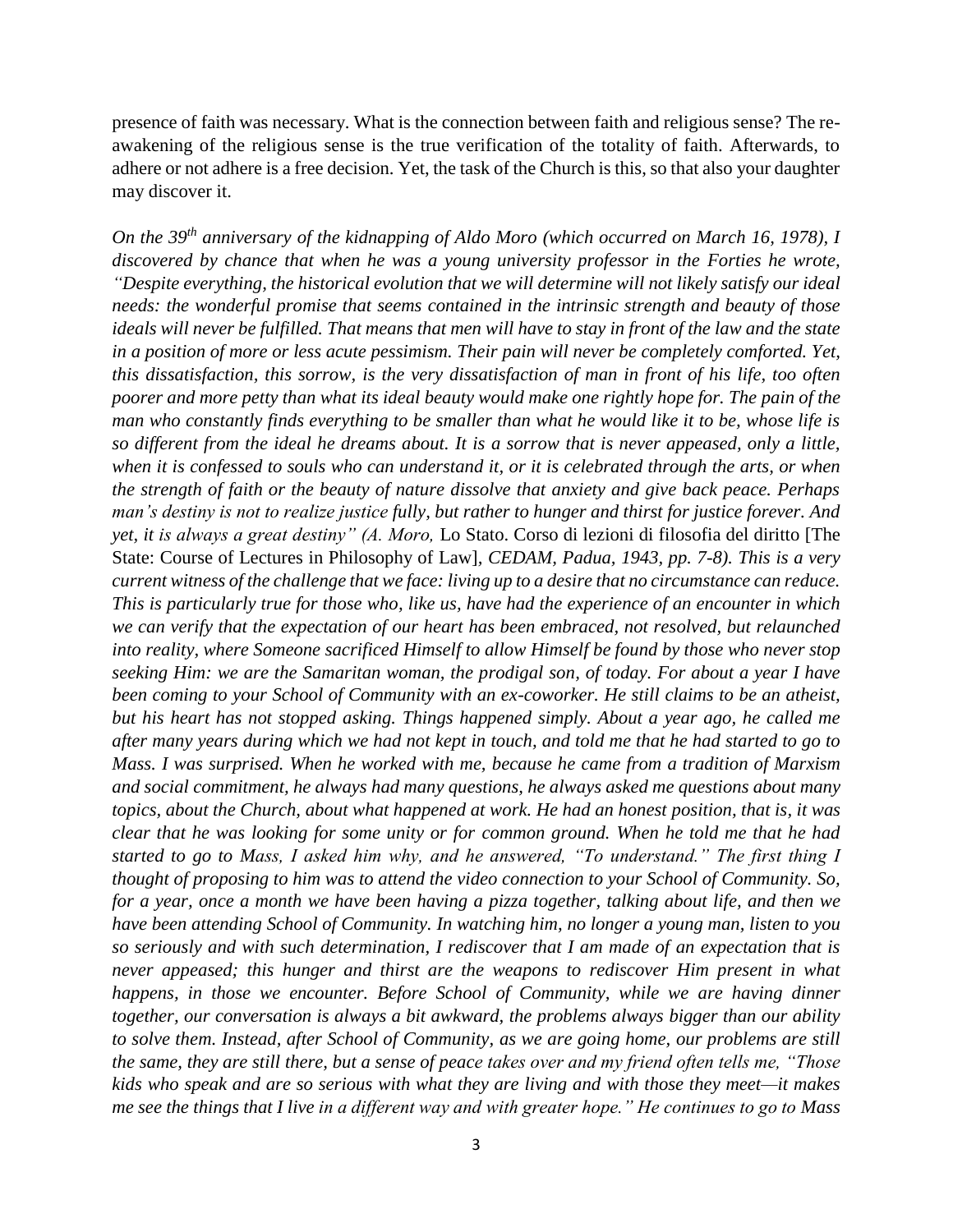*to understand, but he says that here, in this experience of the School of Community, he discovers that what he hears has to do with his own life. Thus, this gesture has become an appointment we look forward to more and more, and his tension has re-awakened me as well.*

This is what continues to awaken hope: participating in a place where life is awakened. We know, as we always see in the Gospel, that what happened to those who encountered Jesus was the reawakening of their hope—"We have never seen anything like this!" Like a university student who is abroad with the Erasmus program tells me: he has met another student who, each time they get together, asks him a ton of questions with a beautiful simplicity. "Last week, while we were having a beer, he told me, 'You know, since I have been talking with you it is as if I had within me a wave that I didn't know I had' (he rediscovered himself). We speak about deep and yet basic things, essential things. I was deeply struck because I saw that I—in my inability, not due to some merit that I do not have—am an instrument in bringing to life the true nature of another, in making some questions arise in him in an authentic way in front of life. It is really true that only by encountering someone can one change and become more himself, and also discover that I am the instrument of what filled my life with joy." That student he just met has begun, through our friend who is studying abroad, to participate in what Christ has come to bring; he begins to experience "a wave within," a "more" of humanity. We must understand well the nature of this phenomenon, because it describes the very nature of the Church. One of you asks me, "In the past weeks we had proposed to our friends to recount how the Church introduces us to the Mystery and how our consciousness lets itself be accompanied through what happens. A discussion ensued on what the Church is. That is why I would like to ask you if we can look deeper into what the Church really is, where we can discover that the Church is fulfilling her task. Because, sometimes we identify the Church with the companionship, and in some passages I agreed with some of the reasoning, while in others I totally disagreed." It is as if we continued to wonder: In the relationship we are living, in the way in which we live the life of the Church, is it clear what the Church truly is? The contribution of this chapter is fundamental, first and foremost because we can understand what the Church is by seeing the way in which she presents herself. We can live it authentically, or we can ask the Church to give us prepackaged solutions, but this second way generates negative consequences. First, if the Church did that, says Fr. Giussani, she would fail in "her foremost educational attitude," and second, this would devalue time and impoverish history. That is why Fr. Giussani gives as an example of an ambiguous way of keeping each other company or of understanding the Church that of the man who asks Jesus to be the judge between him and his brother on a matter of inheritance. Fr. Giussani writes that this temptation is always lurking— at the time of Jesus there were always some teachers one could turn to "to resolve quarrels and controversies. How instinctive [he underlines] it is in man to think he has found the source of solutions to his problems! However, Jesus [pay attention!] immediately clears the air of this misunderstanding." There can be a misunderstanding in what we ask of the Church, as there can be a misunderstanding in what someone asked of Jesus. That is why Fr. Giussani says that "undoubtedly, He must have disconcerted his interlocutor" with his response, because one would expect Jesus to be involved to the point of resolving the problem. Instead, Jesus doesn't fall prey to the illusion of thinking that by doing so He would help that man. He doesn't fall prey to the illusion, says Fr. Giussani, of those parents who think that they can solve the problems of their children by taking their place. This is not the task of the Church. In fact, "this would be an illusion for the Church, too, because it would mean falling short of its educational task. […] Moreover, this illusion would also diminish the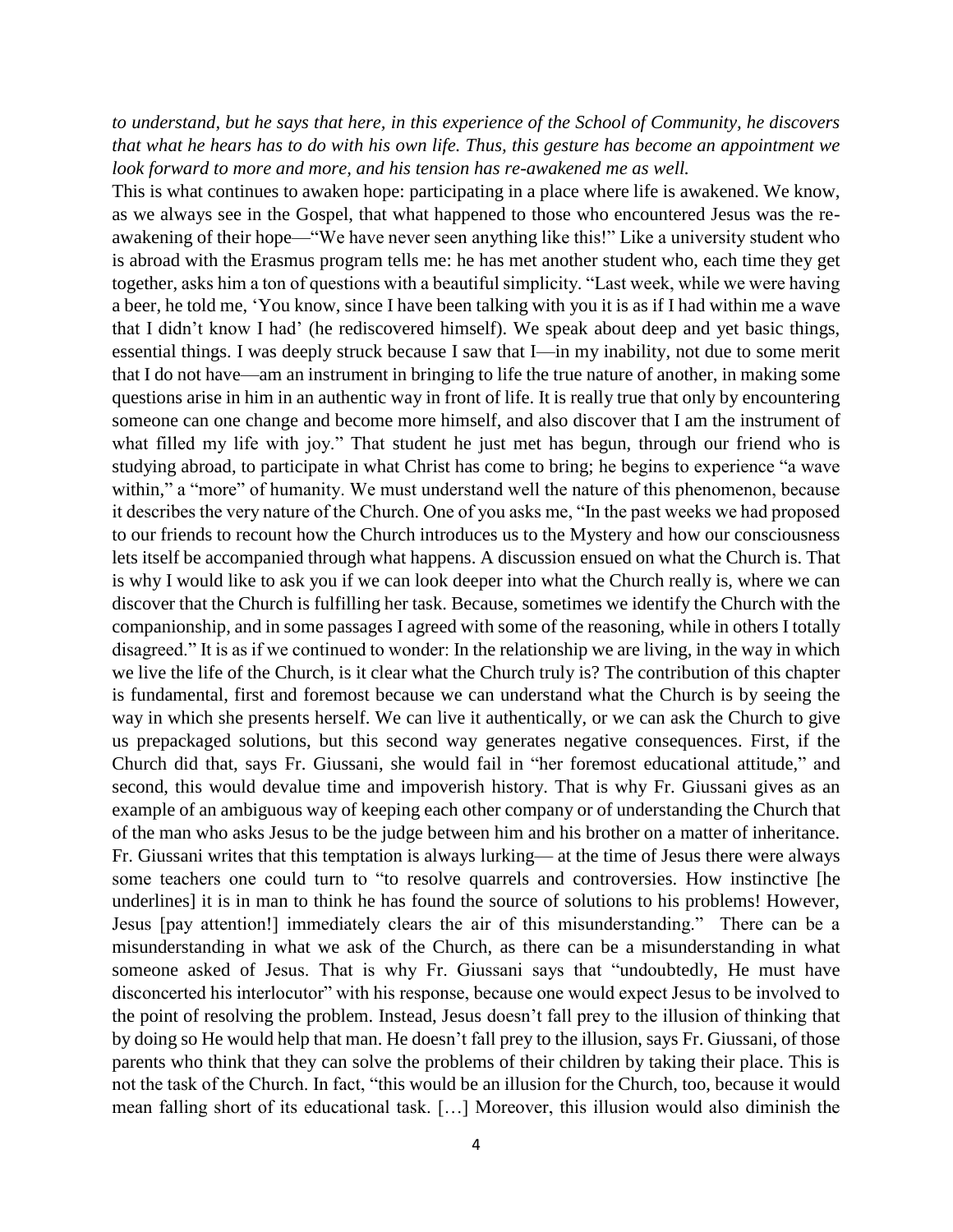essential history of the Christian phenomenon, and it would impoverish man's journey" (p. 155). Imagine parents who did the homework for their children: would this be true love for their children, or would this taking their place rather make them more and more incapable of facing challenges? It would empty the meaning of time and impoverish the journey of their children. There is a way of conceiving our being together, and the task of the Church toward us, against which Jesus rebels. In fact, He doesn't accept the role that we want Him to play. Likewise, the Church cannot accept it either, and neither can our companionship, because it would fall short—the Church and our companionship within the Church—of her educational task. Therefore, we cannot finish this chapter without asking ourselves what we ask of the Movement. We often ask for solutions, and if it doesn't give them to us we think that it is falling short of its educational task; for example, when we ask to be told for whom or how to vote. Instead, the task of the Movement is to set us on a journey, without emptying our humanity. This is not intimism, this is not a religious choice! It is simply Jesus's method in dealing with the two brothers: "If you put yourself in the adequate condition, you can find the answer on your own." What does Jesus do not to give in to their request? He challenges their freedom and their reason: "Realize that if you are attached to money, even if I gave you the solution, you wouldn't be able to accept it." Fr. Giussani adds that this is not "a magic [pay attention to the expression he uses] formula for the mechanical avoidance" of mistakes, but "is the basis for which the solution may more easily be more human." What is the sign that it is human? "The essential symptom of the humanity of a solution is freedom." Jesus trusts in the fact that if man takes the right attitude, he will be able to find his way. Likewise, He knows well that if man refuses to put himself in the right attitude, even if He offered him the solution, he wouldn't be able to accept it. Thus, man is re-awakened to the right attitude and can then find the way, says Fr. Giussani. In fact, only then, spurred by the Church to live with a true religious attitude, when man adopts this attitude, he "soon start[s] to experience an energy and pride [pay attention here!] in settling down to work […] with a special kind of intensity" (pp. 157-158). The sign of this attitude is that we are more and more engaged, we are ever more involved with reality, and we have the desire to get our hands dirty without expecting someone else to give us the solution. This is what will truly let the person grow, helping him participate in that fullness that Christ wants to communicate to man in history. Instead of impoverishing the journey, this makes one experience the energy to enter the details of history, the concreteness of problems. When I was young, I didn't want to just repeat what my math teacher was saying, I wanted to learn it! So, today I want to learn what Fr. Giussani says, I want it to become mine! This cannot happen without the involvement of my self, without my freedom being constantly engaged. If this energy is not constantly reawakened in us and re-proposed through what happens in life, it will never become ours. Like when I see another person live reality intensely—if this doesn't become mine, I will not be able to perceive that faith is pertinent to life's needs. I can verify this only if I am fully engaged. A person writes to me, "How do I recognize that the Church is fulfilling her task with me?" I recognize this if I see that my person grows within the reality I live, that my person becomes more and more engaged, that I am able to get my hands dirty and I want to discover the solutions. Because this is my task. "This part of the School of Community made me reflect at length—writes a person who couldn't come this evening—on our history and on the ambiguity to which we have succumbed, as you reminded us at the Fraternity Exercises three years ago. 'In a history in which God has become flesh as the proof of His love for men, to be committed to the problems time presents us is the first form of charity' (p. 159). This statement found me enthusiastically engaged for many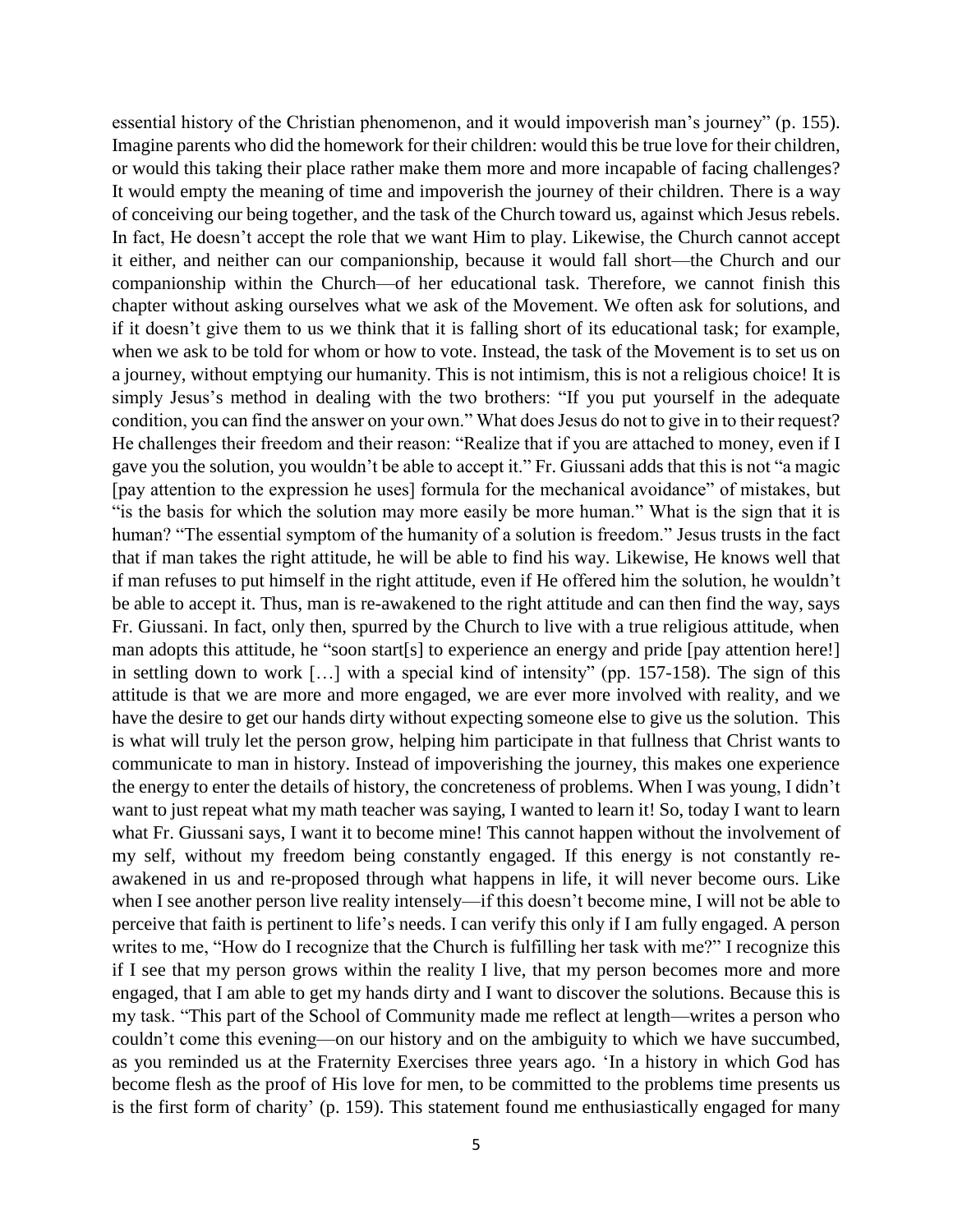years of my life, and many other people with me, but I realize that if this commitment doesn't consist first and foremost of putting oneself, and the things and circumstances that create the problems, in relationship with the foundation of life, one becomes confused [to connect things and circumstances with the foundation of life: this is authentic religiosity] and one thinks that the solutions lie in one's own generosity. There is so much dogged persistence in these kinds of solutions! And everything is done in good faith, but the call was listened to only halfway [that is why we must pay attention and see whether the way in which we live our staying together reaches that point, because this can't be done by others in my place]. I noticed that only when one is aware of one's total dependence on the Mystery can gratuitousness be born within one's actions. Also in moments of conflict, it is always this awareness that makes us consistently refer to a positive hypothesis while tackling difficulties. For me this has been a true correction of my own experience, the possibility of considering all the factors and thus giving a better answer." If we pay attention, we have in our own experience the possibility of being corrected. How do we know if one is truly religious (in fact everything we say to each other is to educate us to true religiosity)? As Fr. Giussani always told us, we know that one is truly religious when he doesn't live reality by remaining only at the level of appearances. What is the sign, what does Fr. Giussani say in Chapter X of *The Religious Sense*? How do I know that I am truly living reality? If I breathe. If I suffocate, it is because I am a positivist, that is, I remain at the level of appearances. That is why if we don't get engaged in reality with the awareness of a total dependence on the Mystery, if we are not led to the Mystery, if there isn't a vanishing point, we suffocate.

*As I worked on this chapter, as always, what at a certain point makes me understand what it is talking about is to discover the meaning in an experience I have had. This seemed to me particularly clear in two moments in the life of the Movement. First, Fr. Giussani's judgment on the outcome of 1968, which seems ancient, but that we have revisited recently. Why that disaster in the Movement? He summarized it by saying, "We didn't look for Him day and night." Lately, you have insisted again on revisiting that judgment and told us, "Note that it is relevant to our situation, note that it is pertinent to our experience of the Movement now." In reliving that situation in light of the judgment on it, it is as if I saw the entire contents of this chapter unfold in front of me. What does this "we didn't look for Him" mean? That we did everything except one thing? Or that we were supposed to do this instead of other things, looking for Him day and night instead of participating in the assemblies, instead of being, as you have reminded us now, so passionately involved in everyone's problems? The answer is on every page, but I will say it with a brief quote from p. 158, where Fr. Giussani speaks of freedom and history, where he says that "Because God did not insert us in the flow of time for no reason, man lives within the possibility of solving problems." "Within the possibility of solving problems." Thus, the problem is absolutely not that one participated in the assemblies with the Student Movement (of any affiliation), it definitely wasn't that. Rather, the problem is that our searching for a solution wasn't searching for the possibility of an exhaustive solution, that is, adequate to our desire. Where is this possibility? Fr. Giussani says that it "does not lie within a mechanism conceived by man. Nor does it come from the outside—from things. Rather, this possibility is entrusted to man's freedom [thus it is entrusted to you] to link himself—and the things or circumstances creating the problem—with the foundation of life," like you just reminded us. For me it was crucial to understand that this is the judgment that tells me how my attempts become effective, rather than telling me what I must do instead of*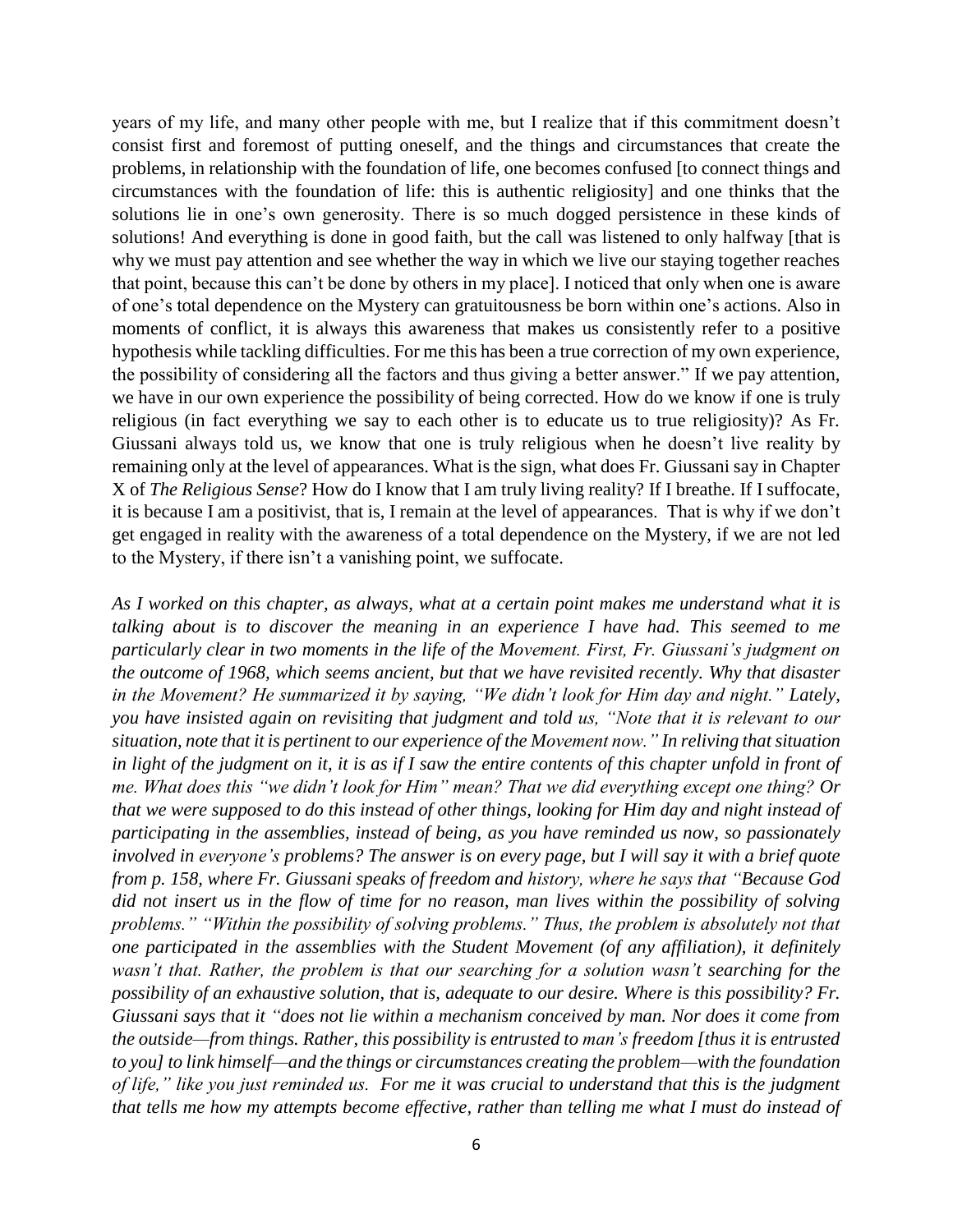*making an attempt. I think this is fundamental for all of us. A second very quick thing, again related to the experience that we are living now. I think that the example from A. Manzoni that you reminded us of so extraordinarily well in* Corriere della Sera—*the encounter between the Unnamed and Federigo—is always fundamental, at least for me, to understanding the meaning of this chapter. There is the description of the hand of the Unnamed that becomes able to right "so many wrongs, which will perform such widespread good works, which will raise up so many of the afflicted, which will offer itself, unarmed, to so many enemies in peace and humility." (J. Carrón, "Pope Francis in Milan: Hope in an Embrace,"* Corriere della Sera, *March 1st, 2017, p. 28). It is incredible. This is a very concrete way of describing how a man moves who understands people's needs and wants to face them and answer them. What is very simple and extraordinary? What makes this hand capable of doing this? It is the encounter with Cardinal Federigo who told the Unnamed, "Do not prevent me from clasping that hand." Therefore, his hands are in the hands of someone who allows him to discover the awareness that Fr. Giussani expresses with these words on p. 161: "Acknowledged dependence on God who created me, in whose hands I fearlessly remain; an affirmation that because the substance of life is Another, so my hope for my destiny is Another." What today's man is lacking is what our companionship in the Church can educate us to.*

Thank you.

*This year I began to do School of Community with three mothers. This forced me to really do the work of School of Community and it is wonderful, because of the relationships that are blossoming again, the miracles that happen every day. There is a true freedom in the way we are with each other, from the simplest things ("Can you take care of my daughter because grandma is sick?"), to the most delicate ("How can I restart the relationship with my husband? We have been arguing*  for months and I no longer know what to do. Please help me!"), to acknowledging to each other *that the School of Community is the only point that holds up our life, to being thankful for what another person witnesses despite life's difficulties, because it is clear that with Him everything is possible and life is really worth living. This immense gift God has given me began with meeting a friend. I had not experienced a friendship like this in twelve years—a friend who constantly shows me how beautiful it is to face my whole self, my freedom, my mistakes, my desire, my evil, my sins, without censoring anything, keeping everything at the same level, and who looks at me, as you were saying in the article in* Corriere della Sera, *with "a gaze full of affection to be able to face the incessant, daily challenges of life without fear." (J. Carrón, "Pope Francis in Milan: Hope in an Embrace"). I realize that the tension of affirming reality according to Christ's gaze is truly the foundation of peace, because if my husband works and comes home late, I might get upset and say to him, "You are never around! I do this and that, here and there," but throwing at him my daily problems doesn't make me happy, and even if my husband did everything I wanted, it wouldn't be enough anyway, there would always be something else, and I wouldn't be happy. It is clear that only if I desire that Jesus accompany me can I be happy. This is changing me, so much so that a friend told me, "I like this 'new version' of you." First of all I am happier, everything is an embrace of Him and it a sign of His presence. Everything acquires a beauty, a freedom, a gusto, that allows me to stay up late at night, tired, to cook for a friend who needs it and who perhaps with a prepared meal will have an easier time. I find in my heart a gladness and a serenity that touch all of me, with no exclusions, which I desire for my entire life.*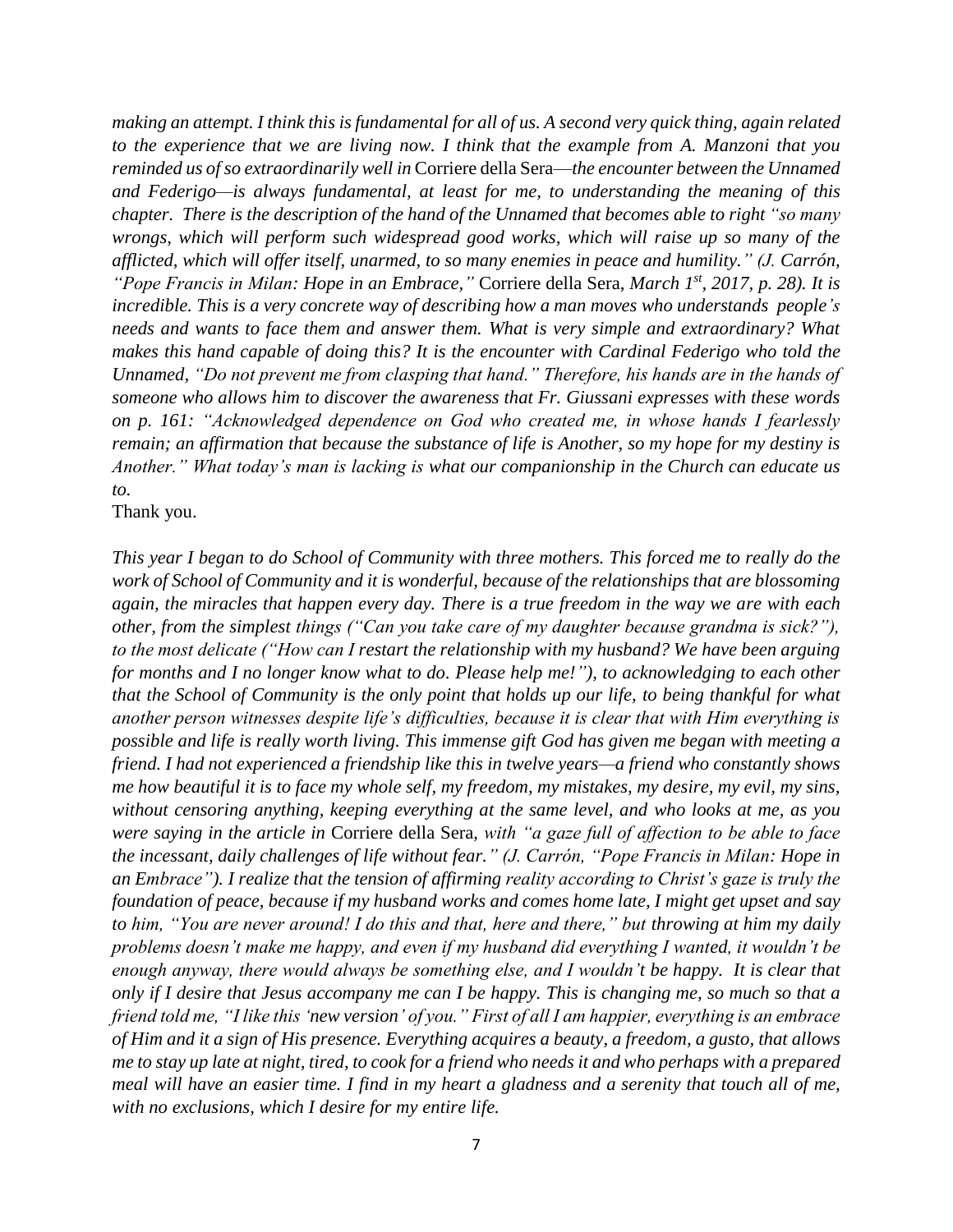## Thank you.

*In the work of School of Community, I was deeply touched, provoked, and I would say irritated by the part that speaks of anxiety. If by anxiety it means that I am not able to pull back from the preoccupations of work, from my responsibilities, from the deadlines that continue to happen one after the other, that I am not able to stop losing sleep over them, to think about them even when I am with my family or on vacation, thus being not free in my relationships and in the use of time, then I am anxious. I have already worked on this text on other occasions, but it didn't affect me in the same way, probably because at the time I wasn't anxious. I am struck by the fact that Fr. Giussani speaks of anxiety as ultimately deriving from a forgetfulness of our original dependence, from the fact of not recognizing that what I consist of and where my hope lies is in God. Thus, instead of looking at reality with the gaze of Christ, anxiety is a lie that prevents me from affirming what I have recognized. I did and I do recognize this as true. I am passionate about the journey of a pilgrim who keeps walking toward the goal. I am not stuck in this position; I try to do the work that you propose to us, I ask God to change my heart, I stay with friends who are able to live reality without letting themselves be caged in by problems. I am working on this and I am sure of a good ending, but I ask you to help me to see more clearly this point, because it makes me suffer.* This question remains open.

*I am very grateful for the work of School of Community. The circumstances that I am living in my work in this period are a verification of the contents of these pages. Beginning a few days ago, there have been changes at the top of the company where I work, and the climate is very tense and gloomy. Each person is somewhat preoccupied for the future, which might be different from the present situation, with all the consequences that this entails. Everyone is retreating into his own corner, trying to defend himself from a reality that seems hostile. I realized that I am not determined by the general climate, not because I am indifferent or detached, and even less because I am a hero, but because the School of Community is becoming a hypothesis for discovering what is happening. The first thing I have noticed is that the Church's education in the religious sense truly allows one to use reason, or better, it allows one to use it in a particular way, so that first of all reality stops being scary and the circumstances, even if apparently adverse, can be looked at as a positive possibility that one hasn't yet discovered, because I don't know how things will turn out. Yet, it is as if a curiosity has already arisen in me that asks, "Lord, let me understand what You want from me and what You are asking of me." A coworker of mine, preoccupied with the situation, came to my office, and after we talked about what was happening, on her way out, she said to me, "How nice to hear certain things in the morning! I will stop by also tomorrow." I hadn't said anything clearly religious, but just how I am trying to live the situation. I think that this way of using reason is the only possibility for being adults in the world, with the curiosity of a child that doesn't wane over time, but rather keeps growing. The second thing I am becoming aware of is that this education eliminates the preconceptions of the "already known," because it lets one see things in a way that corresponds more to what I have in mind. I think that this depending on reality is the most human way of depending on God. These days many other coworkers of mine have come to my office (I always keep the door open) asking about the future and I don't work in human resources or personnel. When they come in, I think that they can depend on what I am able to tell them, but when they leave I actually realize that I am the one who depends*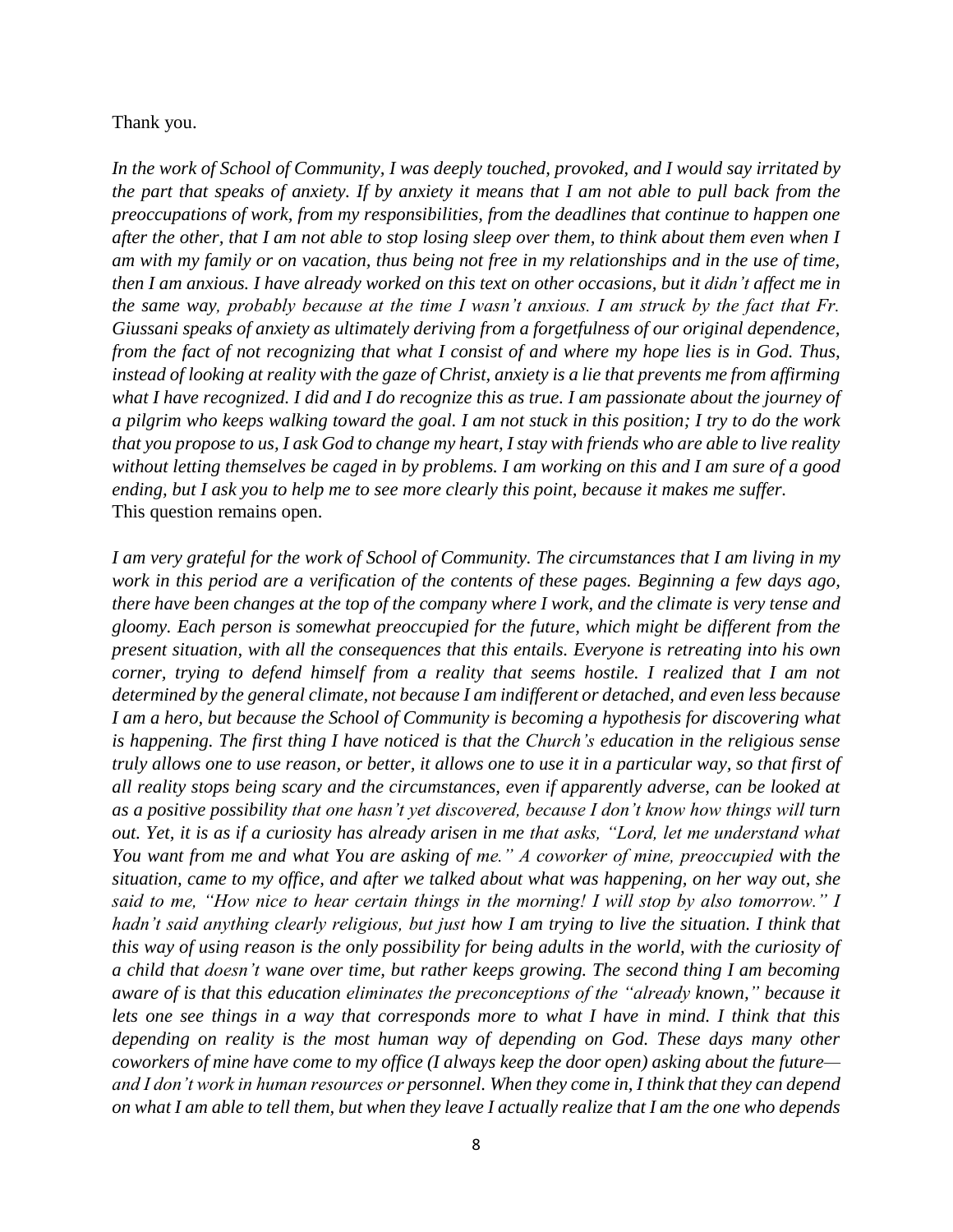*on them, because their need makes me see again my own need. Thank you for your companionship on this journey.*

What defines my attitude is whether I retreat into a corner defending myself from reality, or if Christ constantly re-awakens me, making me able to enter into reality and see—due to the attitude He generates in me—the possibility of living reality differently. This is what amazes everyone.

*I will recount an incident that shed light on the passage of the School of Community where Fr. Giussani speaks of the possibility of an exhaustive solution being entrusted to my freedom of keeping vigil in front of the origin and destiny of life. During my internship, I met an ex-professor who during rounds declared that he had stopped practicing medicine because it is a losing battle, since the patient ultimately dies. In the general embarrassment that ensued, I felt as if I had been struck by lightning, because this question had already been stirring within me for a while, and I was wondering: What is the point of curing the body if it is destined to die, even if death is temporary? I had never had a special interest in medicine, actually mine is sort of a late vocation, and therefore I was wondering: What am I really doing here? And why, during His earthly life, didn't Jesus refuse to cure the sick saying, "In any case I will give my life for you, so don't worry too much about your illness"? On that day, I understood that death is too big a contradiction, because man is made for eternity and that is why in every century humans have done everything they could to prolong life. Yet what is a life that lasts a hundred years but has no meaning? Why is it worth living? These last months, which were rather challenging both physically and spiritually, have brought me to a radical position (to which the CLU Exercises in December contributed a lot) that for me it is crystal clear that without Christ, without the relationship with him, everything becomes dust, and every goal I give myself in order to live in the end becomes nothing, so that even curing a person loses value. However, also on that day I saw that it is worth it to spend my efforts in that place because God has taken hold of me, because this relationship is present in my life. God grabbed me by the hair and through a companionship He showed me that everything doesn't run toward oblivion, but rather is destined for an unimaginable good that has already planted its seeds in this world that is so wounded. I could give so many examples. God has chosen me to cry out to everyone that Jesus has come to save everything about us, that we are wanted and loved eternally and that death doesn't win. Obviously, I can't do this by starting to comment on the Gospel in the middle of the hospital. In fact, I often saw the witness of people who showed me that the Kingdom of God is built in the instances of reality, in the small things transfigured by our waiting for Him. Thus, I learned to pray that Christ could make Himself visible in these small things I had to do (taking a patient's blood pressure, picking up a piece of paper from the floor, smiling to a patient one more time). I discovered myself different, in the sense that for me a job like putting sheets of paper in a folder—which seemed useless, boring, and humiliating to the resident who was working with me—was something that brought joy, even if it is not a physician's job. I understand well that all of this is the fruit of my journey of the past years following the Movement, of faithfulness to the charitable work, of all those building bricks laid by the Church, which continued to recall me to the humble habit of looking for the correct attitude. This is the fruit of the witness of all the saints whom the Lord has placed next to me. In short, I started to answer "Yes" to His faithfulness.*

It is this faithfulness of the Lord toward us that, when we live in a place that makes the instant become constantly different, makes us live the circumstances with such density, makes us get our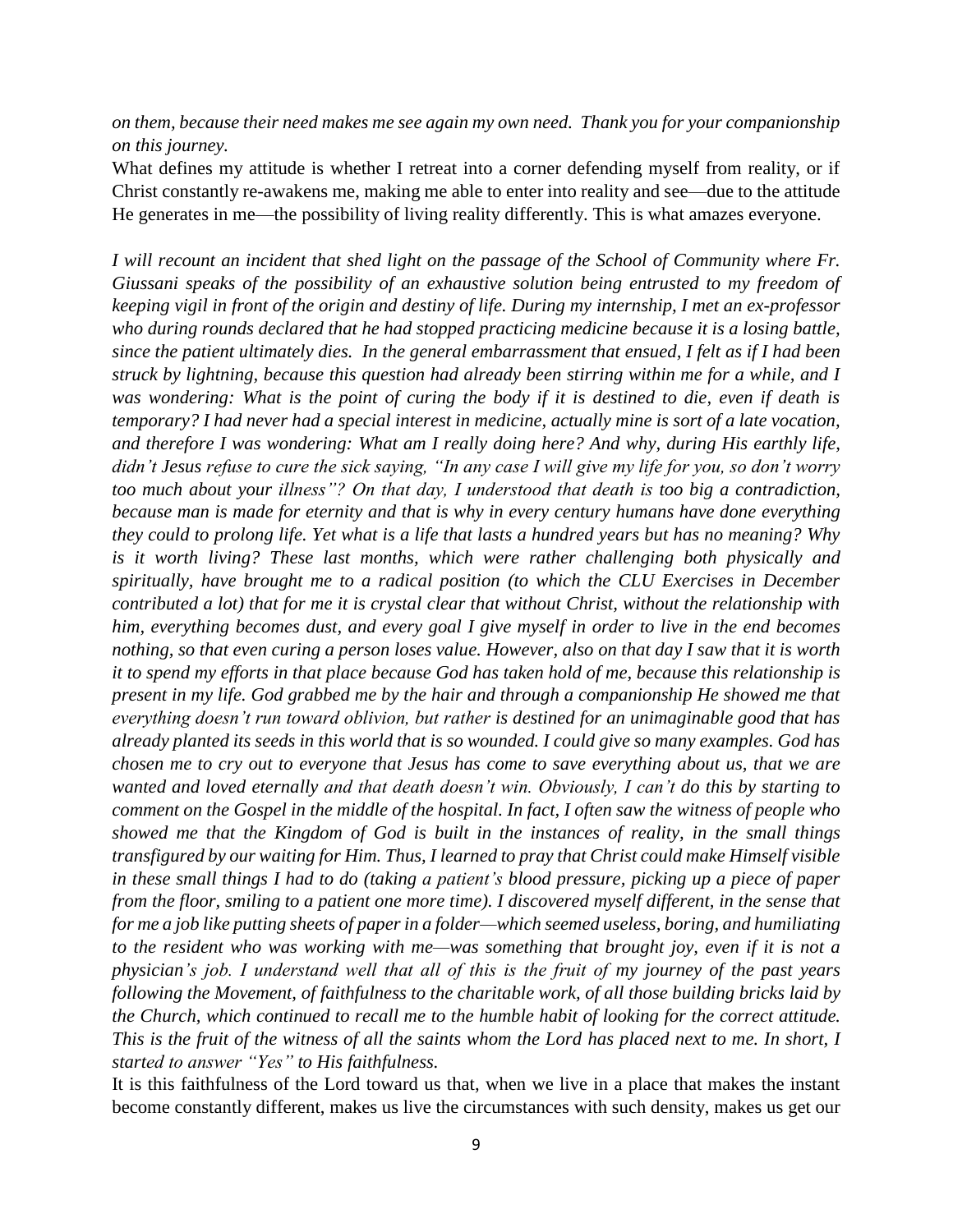hands dirty, doesn't allow us to be just spectators from the bleachers, but makes us get deeply involved with life. Then, our whole person is exalted and we see the pertinence of this attitude to the needs of life, because it makes us face reality differently. You said it using contrasting images, either boredom or joy. The joy of living in a different way. Or, like the previous contribution said, either living with anxiety or in peace. These are all signs documenting the fact that those who live reality in a religious way can begin to show others what faith means relative to life's needs, reawakening in others, as we saw, all their curiosity and desire to participate. That is why we have been chosen, called. We have been chosen to live reality so intensely to give others a contribution that then they may or may not accept, according to their freedom. In any case, by living reality in a religious way, we can witness how much the Christian faith is pertinent to life, how much everything truly becomes different. Ultimately, it is what Jesus witnessed to us: by living reality in relationship with the Father, everything becomes different. But to live like this, I must not live the religious sense as something separated from everything else. To live the religious sense like Jesus lived it is possible only because of His relationship with the Father. This School of Community shows us, as we noticed in the passages that were quoted, what introduces us more deeply to this relationship. This happens in the way we face problems: while for others the instant is boring or without value, for us it acquires an unimaginable density. Yet, we each must verify it within the circumstances, because only that will be able to convince us. Otherwise, ours will only be a discourse that remains outside reality. Only those who become involved, only those who commit themselves—"commitment" is a word repeated often in this chapter—will be able to experience it in their own lives, will see their lives blossom again, will notice in themselves an energy and an intensity of living that otherwise would remain only on paper, or would be entrusted to the witness of others, but never become ours. In fact, life shines only when we commit ourselves according to the attitude that the School of Community invites us to have. Think of what life can be when it is lived like that, and of the contribution we can give to the world, to our coworkers, and to our friends.

The next School of Community will be on Wednesday, May 24 at 9:30 pm. Until then we will work on Chapter 8 of *Why the Church?*, "The Divine in the Church," p. 163 to the beginning of p. 169 (Ordinary Magisterium excluded). The initial part of the chapter is closely connected to the journey we have made until now. We will go over it in the School of Community in May, together with the Introduction to the Fraternity Exercises.

Easter Poster. The image is by Beato Angelico, *Sermon on the Mount*, and the text is a passage by Péguy that documents what the Church is, as we saw in the chapter we just finished.

"Miracle of miracles, my child, mystery of mysteries. Because Jesus Christ has become our carnal brother Because he has pronounced carnally and in time, eternal words, *In Monte*, upon the mountain, It is to us, the weak, that it was given, It depends on us, weak and carnal, To bring to life and to nourish, and to keep alive in time